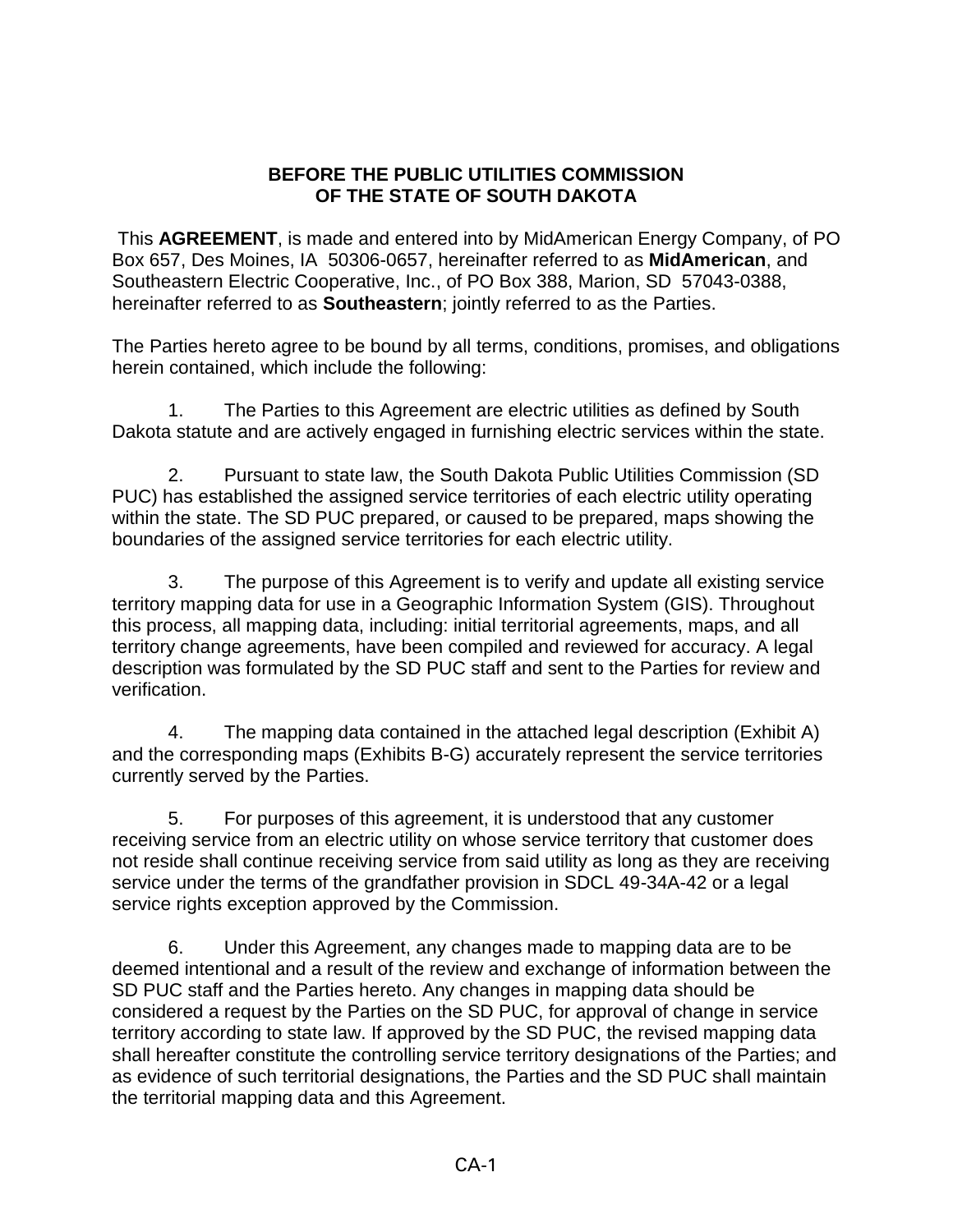7. Unless agreed to by the Parties and approved by the SD PUC, no changes or updates of mapping data under this Agreement shall change the service provider for any South Dakota consumer. Further, the Parties agree to the continued existence and validity of all service territory exceptions previously established according to state law.

 $8<sub>1</sub>$ This Agreement shall be binding upon the Parties and their successors. assigns, agents and representatives.

9. Approval of this Agreement by the SD PUC shall not in any way constitute a determination by the SD PUC as to the merits of any allegations or contentions that may arise as a result of this Agreement and shall not foreclose the SD PUC from the review of any allegations or contentions that may arise hereafter.

10. This Agreement shall not foreclose the ability of the Parties hereto, to modify the service territory as established in this Agreement through the processes provided under the laws of the State of South Dakota.

| <b>MidAmerican Energy Company</b> | Southeastern Electric Cooperative, Inc. |
|-----------------------------------|-----------------------------------------|
| By: Annaly Arresni Duns           | Bv:                                     |
| Title: $AM$ S                     | Title:                                  |
| Date: $1.74.7$                    | Date:                                   |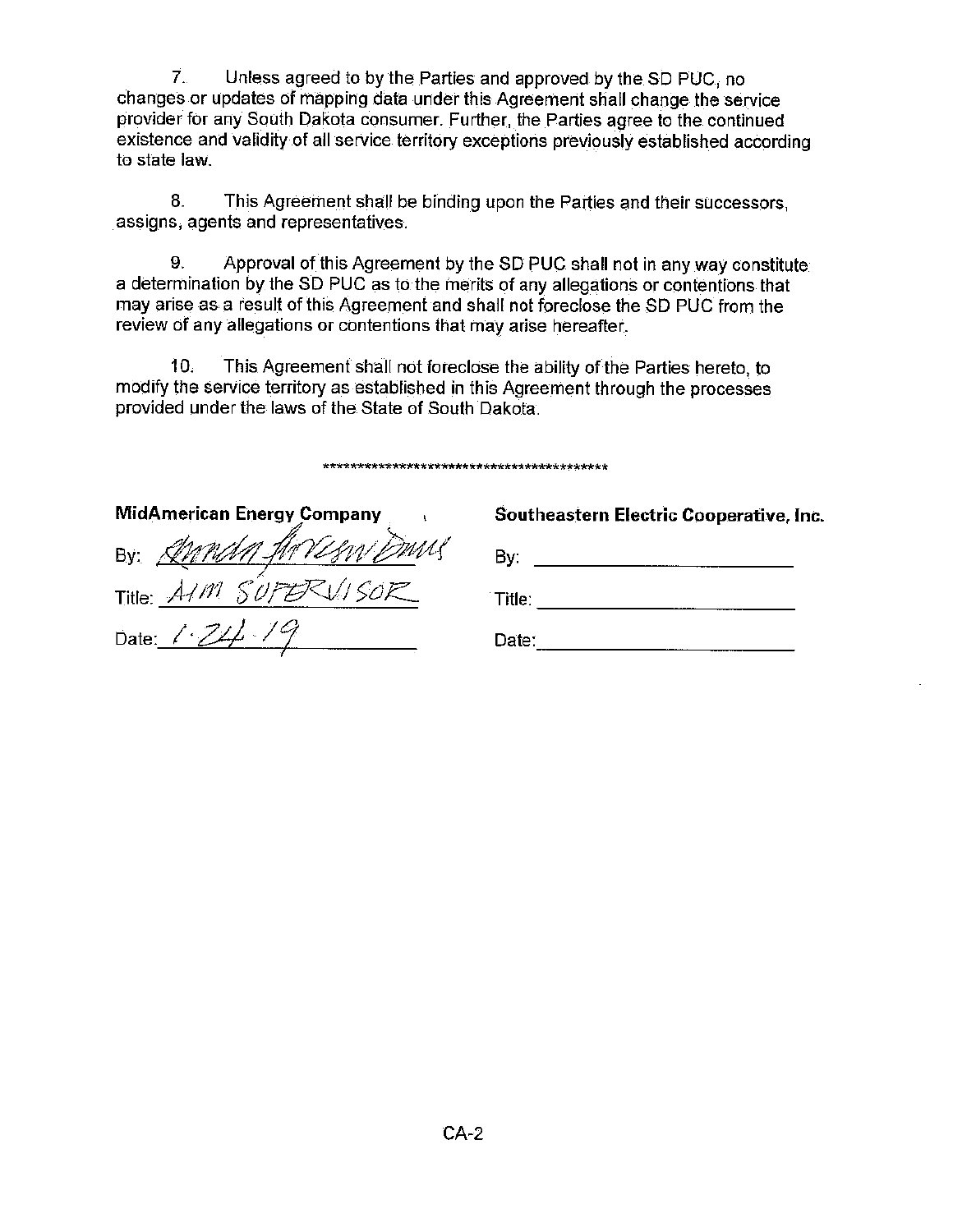$7<sup>1</sup>$ Unless agreed to by the Parties and approved by the SD PUC, no changes or updates of mapping data under this Agreement shall change the service provider for any South Dakota consumer. Further, the Parties agree to the continued existence and validity of all service territory exceptions previously established according to state law.

This Agreement shall be binding upon the Parties and their successors, 8. assigns, agents and representatives.

Approval of this Agreement by the SD PUC shall not in any way constitute 9. a determination by the SD PUC as to the merits of any allegations or contentions that may arise as a result of this Agreement and shall not foreclose the SD PUC from the review of any allegations or contentions that may arise hereafter.

This Agreement shall not foreclose the ability of the Parties hereto, to  $10.$ modify the service territory as established in this Agreement through the processes provided under the laws of the State of South Dakota.

## 

| <b>MidAmerican Energy Company</b> |
|-----------------------------------|
| By:                               |
| Title:                            |
| Date:                             |

Southeastern Electric Cooperative, Inc. By:

Title: Date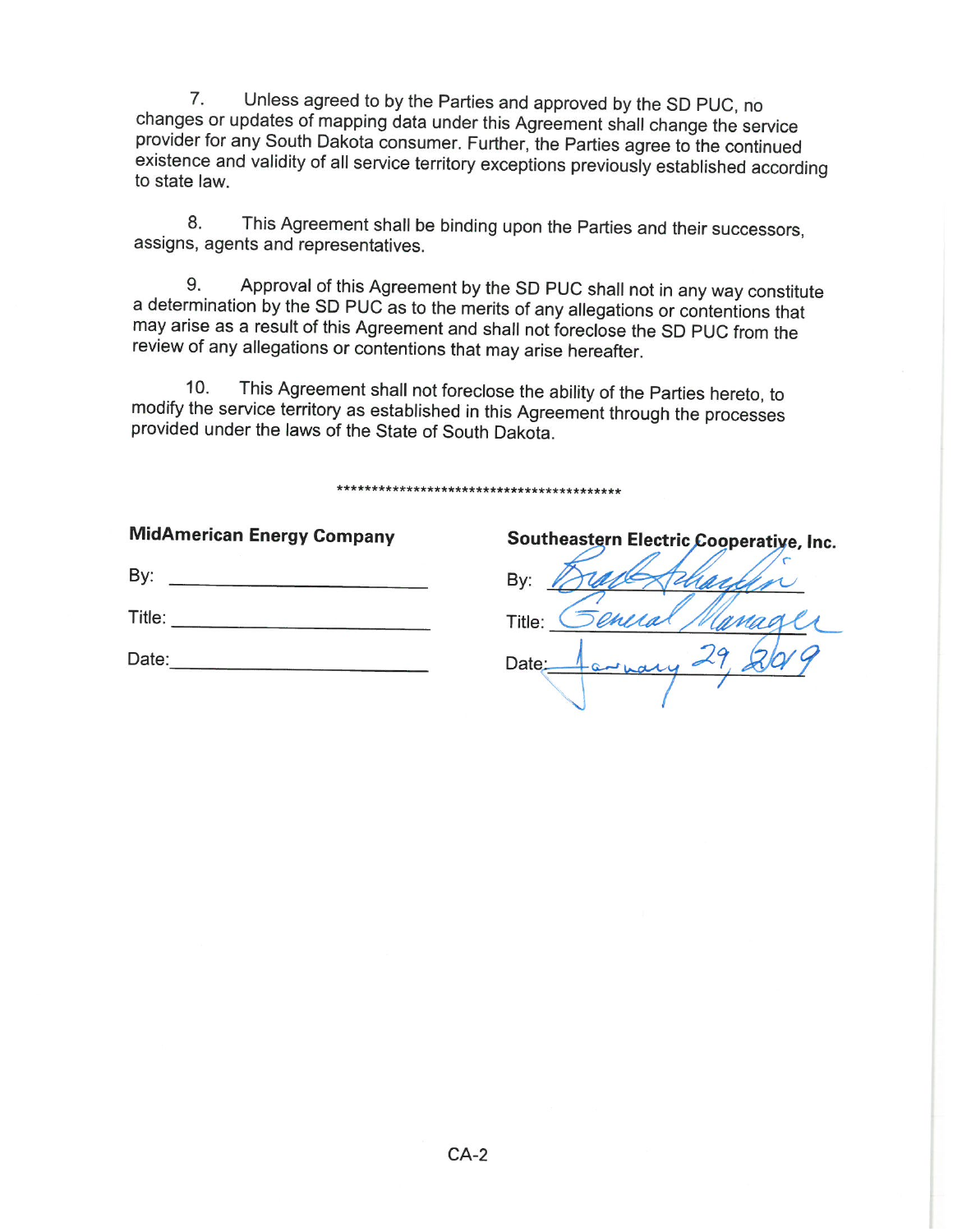## **MIDAMERICAN ENERGY COMPANY**

ON this  $\frac{24}{ }$  day of  $\frac{24}{ }$  day of  $\frac{24}{ }$ , 2019, before me, the signing officer, personally appeared Rhonda Florescu-Davis \_\_\_\_\_\_\_, who acknowledged himself/herself to be the AIM Supervisor of MidAmerican Energy Company, and being authorized so to do, executed the foregoing instrument for the purposes therein contained. In witness whereof, I hereunto set my hand and official seal.

 $\alpha$ . Notary Public My Commission Expires:  $11 - \theta - 2021$ 

|   | "OFFICIAL SEAL"                  |
|---|----------------------------------|
| 붲 | <b>DIANA L FORSYTHE</b>          |
|   | Notary Public, State of Illinois |
|   | My Commission Expires 11/8/2021  |